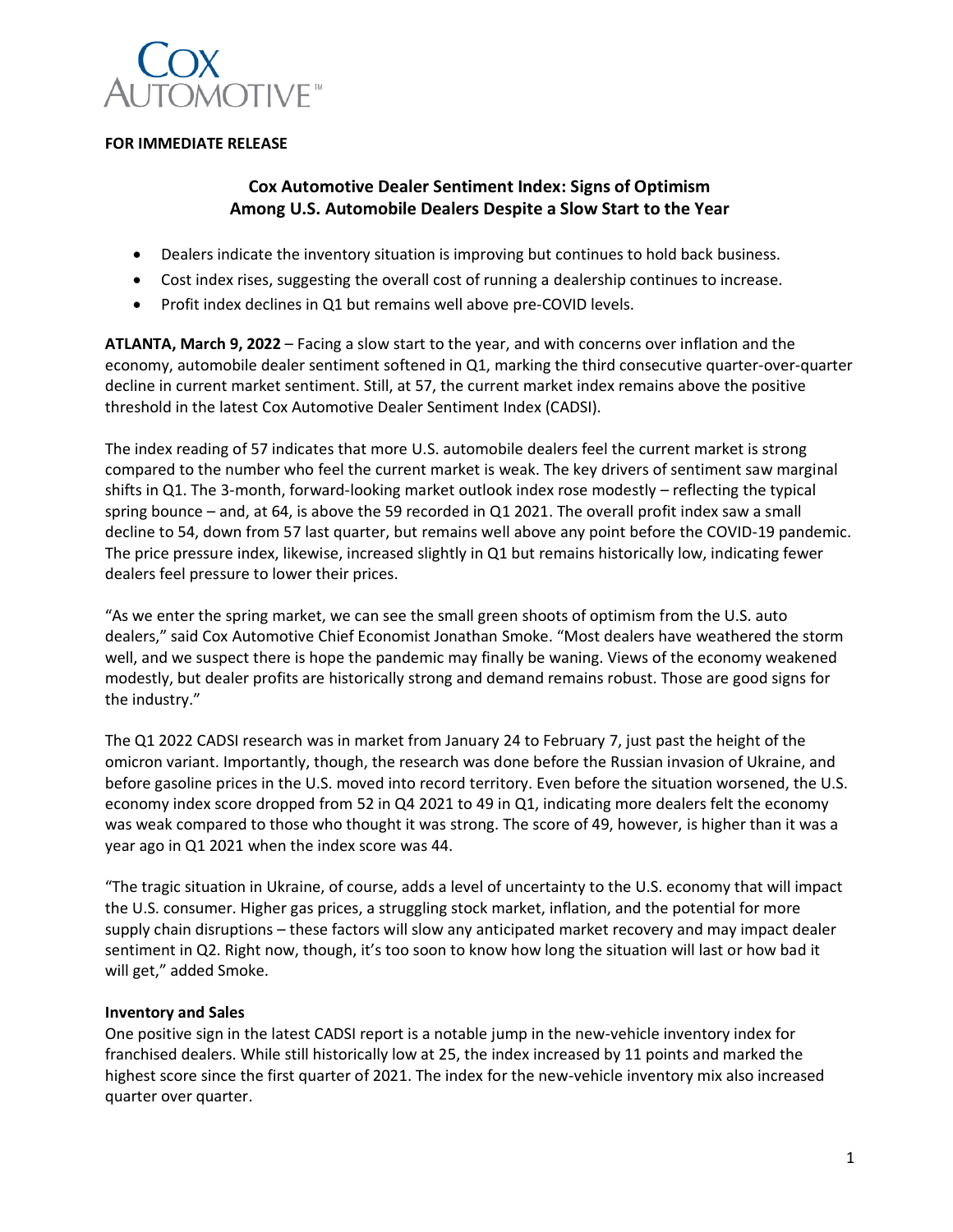

"Inventory issues have been the biggest concern for dealers for more than six months now," added Smoke. "In our latest study, inventory remains a top priority, but the initial signs of a recovery are there. And that is a positive for the market."

On the used-vehicle side, the inventory index jumped up in Q1 2022 as well, reaching 36, the highest score in the past 12 months. The used-vehicle inventory mix index improved also. However, all index scores associated with inventory remain well below the 50 threshold, indicating dealers are still facing inventory challenges.

The view of new-vehicle sales improved for the first time in two quarters, increasing from 45 to exactly 50, meaning dealers were evenly mixed on their opinions of new-vehicle sales. One year ago, the index score was 61, meaning more dealers saw the market as good. The new-vehicle incentives index dropped by one point quarter over quarter, to 23, the lowest level since the question was added to the CADSI in Q3 2019. The incentive index measures if OEM incentives are large (above 50) or small (below 50).

The used-vehicle sales index, on the other hand, fell one index point to 52. For franchised dealers, the used-vehicle sales index has now dropped for three straight quarters and is below year-ago levels. There was no change in the used-vehicle sales index for independent dealers, which held steady quarter over quarter at 48, meaning more independent dealers see the market as poor than see it as good.

### **Springtime Optimism?**

The market outlook for the next three months increased to 64 in Q1 2022, up from 60 in Q4. The score indicates that most dealers feel that the outlook for the next three months is positive, which reflects the springtime optimism routinely seen in the report. In fact, the Q1 outlook is higher than it was one year ago – ahead of a year of record profits – and at the highest point since Q1 2020, before the pandemic began. The quarter-over-quarter increase, however, was driven mostly by independent dealers; the franchised dealer outlook was, in fact, flat quarter over quarter at 69. Still, the market outlook index score of 69 for franchised dealers is above pre-pandemic levels.

While profits remain historically strong, particularly for franchised dealers, tight inventory and no quick fix in the making are likely weighing on dealers. Overall, Limited Inventory continues to be the top factor holding back business according to the Q1 2022 CADSI. The factors saw little change from last quarter, with the top four factors unchanged from Q4 2021 – Limited Inventory, Market Conditions, Economy and COVID-19 impacts. In Q1 2022, Political Climate dropped out of the top five, replaced by Expenses.

### **Dealers Face Rising Costs and Staffing Issues**

In Q1 2022, the cost index – specifically the cost of running a dealership – was at the highest level since the survey began in 2017. After reaching a record low in Q2 2020 of 51, at the height of the pandemic, the cost index has been steadily increasing. One factor contributing to rising costs may be staffing. The staffing index, at 46, improved slightly from Q4, but generally remains below pre-pandemic levels. With a score below 50, it indicates more dealers feel their staff is declining rather than growing.

As a factor holding back business, more dealers noted Staff Turnover was an issue in Q1 2022 than in the same timeframe last year. In fact, 11% of dealers point to Staff Turnover as a factor holding back business in Q1, compared to only 7% in Q1 2021 and 8% in Q1 2020. In terms of staffing issues, service is the top area of concern, particularly for franchised dealers, followed by sales.